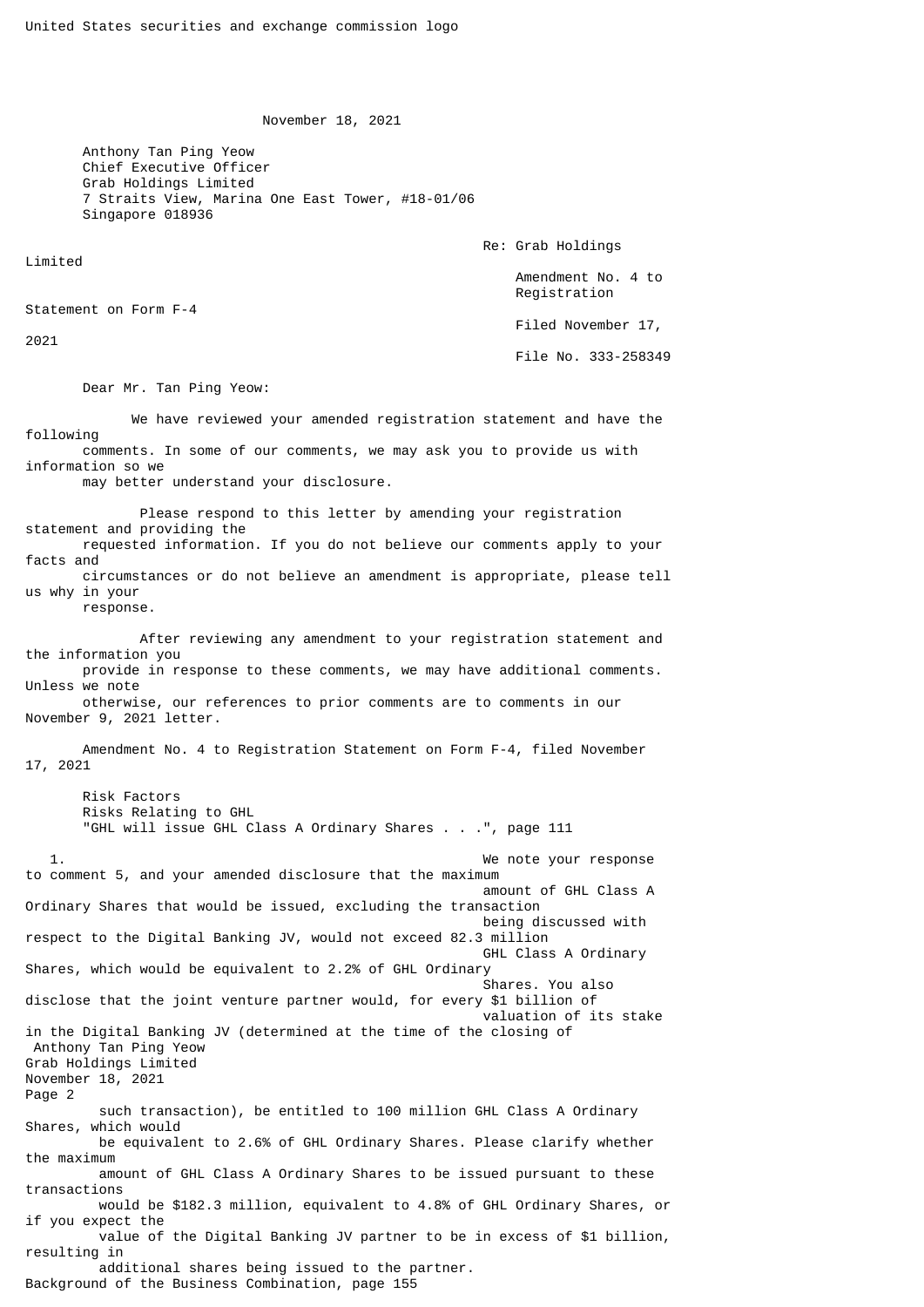We note your response to comment 8, including that all relevant information relating to pending or potential material litigation matters related to driver-partners, if any, has been disclosed in the section entitled "Grab s Business Legal Proceedings" that begins on page 297 of Amendment No. 3 and in the "Risk Factors" section. However, we were unable to find a description of litigation related to driver-partner incentives in your "Legal Proceedings," or "Risk Factors" disclosure. We also note that your amended disclosure on page 163 provides additional detail regarding the potential violations of certain anti corruption laws, but is silent as to the pending and potential litigation matters related to driver-partner incentives. Please amend your disclosure describe what specifically the board considered with respect to material litigation matters related to driver-partner incentives, any material discussions about such matters, how the board evaluated the potential risks, and how such matters influenced the negotiations and final terms of the business combination. Please also disclose elsewhere any material information relating to pending or potential litigation matters related to driver-partner incentives. Certain Prospective Operational and Financial Information, page 173 3. We note your response to comment 11, and your amended disclosure that "Grab's management expects MTUs to increase as such restrictions are eased and markets reopen." We also note you disclosure on page 177 that "the impact from COVID-19 has previously resulted in certain positive impacts on the deliveries segment and certain negative impact on the mobility segment as well as overall volatility in demand," and on page 361, which shows that your MTUs for your deliveries segment increased for the periods presented in your filing. Please amend your disclosure to clarify whether you FirstName LastNameAnthony Tan Ping Yeow expect both MTUs in your deliveries and mobility segments to increase once COVID-19<br>Comapany NameGrab Comapany restrictions Holdings are eased, or ifLimited you expect any decreases in deliveries MTUs to be offset by increases November in mobility 18, 2021 Page 2 MTUs. FirstName LastName Anthony Tan Ping Yeow FirstName LastNameAnthony Tan Ping Yeow Grab Holdings Limited Comapany 18, November NameGrab 2021 Holdings Limited November Page 3 18, 2021 Page 3 FirstName LastName You may contact Abe Friedman at (202) 551-8298 or Lyn Shenk at (202) 551-3380 if you have questions regarding comments on the financial statements and related matters. Please contact Katherine Bagley at (202) 551-2545 or Erin Jaskot at (202) 551-3442 with any other questions.

> Sincerely, Division of Office of Trade &